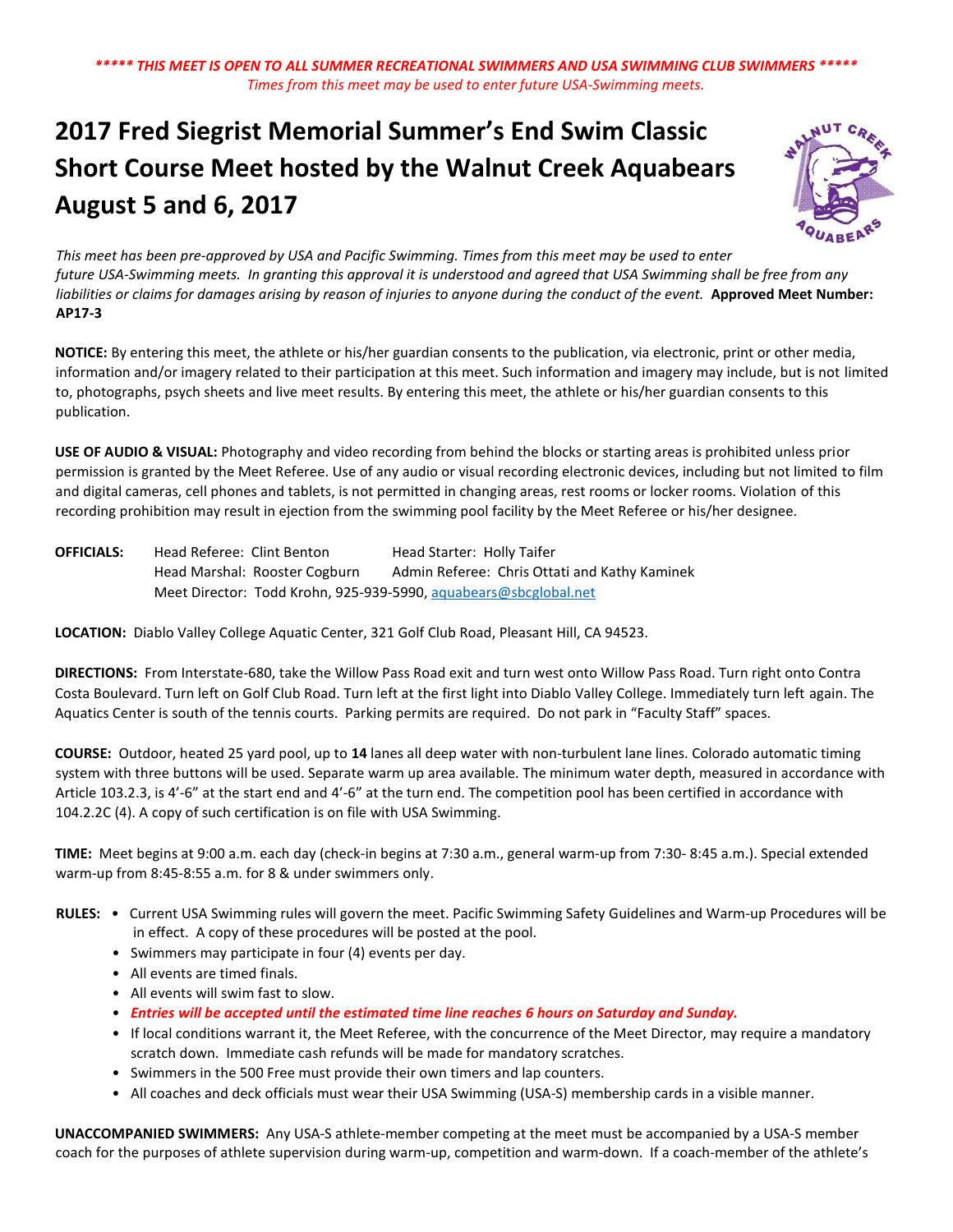USA‐S club does not attend the meet to serve in said supervisory capacity, it is the responsibility of the swimmer or the swimmer's legal guardian to arrange for supervision by a USA‐S member‐coach. The Meet Director or Meet Referee may assist the swimmer in making arrangements for such supervision; however, it is recommended that such arrangements be made in advance of the meet by the athlete's USA‐S Club Member‐Coach.

**RACING STARTS:** Swimmers must be certified by a USA Swimming member coach as being proficient in performing a racing start, or must start each race from within the water. It is the responsibility of the swimmer of the swimmer's legal guardian to ensure compliance with this requirement.

## **RESTRICTIONS:**

- Smoking and the use of other tobacco products is prohibited at Diablo Valley College.
- Sale and use of alcoholic beverages in prohibited at Diablo Valley College.
- No glass containers are allowed in the meet venue which includes at least the pool deck and the locker room area.
- Propane heaters are prohibited, except for snack bar/meet operations.
- Changing into or out of swimsuits other than in locker rooms or other designated areas is prohibited.
- Deck setup is limited to officials and coaches. Space for coach setup with good visibility may be limited and teams are encouraged to share table/tent space where possible.
- All shelters must be properly secured.
- Destructive devices, to include but not limited to, explosive devices and equipment, firearms (open or concealed), blades, knives, mace, stun guns and blunt objects are strictly prohibited in the swimming facility and its surrounding areas. If observed, the Meet Referee or his/her designee may ask that these devices be stored safely away from the public or removed from the facility. Noncompliance may result in the reporting to law enforcement authorities and ejection from the facility. Law enforcement officers (LEO) are exempt per applicable laws

#### **ELIGIBILITY:**

## • Open to all USA-S and recreational swimmers.

- Disabled swimmers are welcome to attend this meet and should contact the Meet Director or Meet Referee regarding special accommodations on entry times and seeding per Pacific Swimming policy.
- Entries with "NO TIME" will not be accepted.
- For ages 9 and over, swimmers in the *Gold Division* must have met at least the listed USA‐S Motivational "A" time standard. Swimmers in the *Silver Division* must have met at least the listed "B" time standard. All entry times slower than the listed "B" time standard will be in the *Bronze Division.**There will be no divisions for the 13‐14 and 15&Over age groups in the following events: 100 I.M.*
- For ages 8 and under, swimmers in the *Gold Division* must have met at least the listed Pacific Swimming "PC‐A" time standard. Swimmers in the *Silver Division* must have met at least the listed "PC‐B" time standard. All entry times slower than the listed "B" time standard will be in the *Bronze Division*.
- Swimmers 19 and over may participate in 15&Over events, but will not be awarded nor score points.
- "A" Medals will be awarded to swimmers achieving the "A" time standard in an event for the first time.
- The swimmer's age will be the age of the swimmer on the first day of the meet.

**ENTRY FEES:** \$5.50 per individual event, plus \$8.00 per swimmer pool/water surcharge. A check for the total amount must accompany each entry. Make check payable to: Walnut Creek Aquabears. There will be no refunds. Entries will not be accepted unless accompanied with the full fee amount.

**ONLINE ENTRIES:** To enter online, go to http://ome.swimconnection.com/pc/wcab20170805 to receive an immediate entry confirmation. This method requires payment by credit card. Swim Connection, LLC charges a processing fee for this service, equal to \$1 per swimmer plus 5% of the total entry fees. Please note that the processing fee is a separate fee from the entry fees. If you do not wish to pay the processing fee, enter the meet using a mail entry. **Entering online is a convenience, is completely voluntary, and is in no way required or expected of a swimmer by Pacific Swimming. Online entries will be accepted through Wednesday, July 26, 2017***. If you are a recreational league swimmer, click on the "Guide me how to enter a swimmer to this meet" tab. In the following screen, ignore "Swimming Association," and click NO to the question "Is your swimmer registered with USA Swimming?" Enter the swimmer's information on the next screen, and enter your TEAM'S abbreviated name.*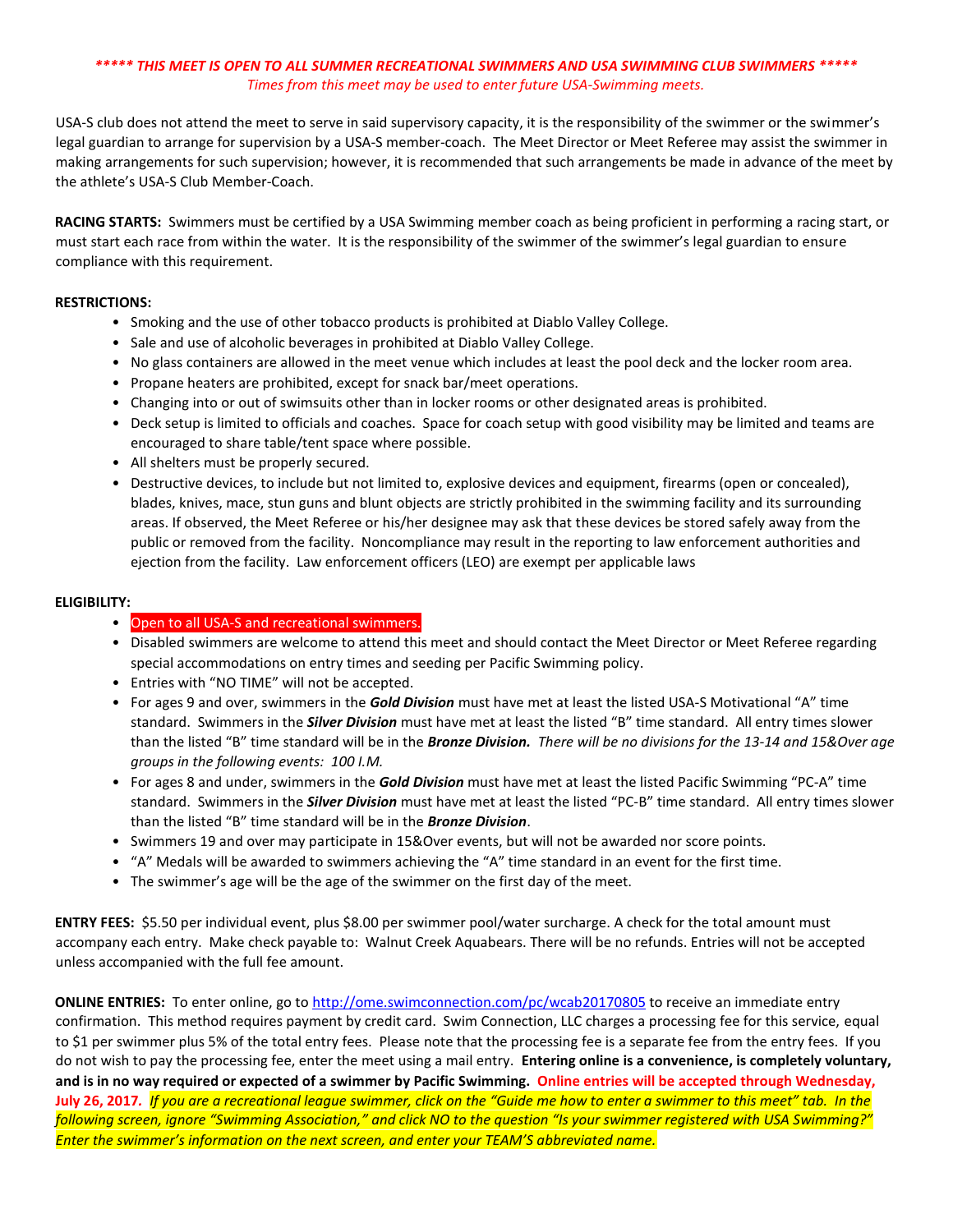**MAILED OR HAND DELIVERED ENTRIES:** Entries must be on the attached consolidated entry form. Forms must be completely filled out, including best short course time for each event. Entry times must be submitted in yards. 'No time' entries will be accepted. **Entries must be postmarked by midnight Monday, July 24, 2017, or hand delivered by 5:00 p.m. on Wednesday, July 26, 2017.** No late entries will be accepted. No refunds will be made. Enclose a self-addressed stamped postcard if you wish to confirm entry.

## **Make check payable to:** Walnut Creek Aquabears

### **Mail or hand deliver entries to:** WCAB Meet Entries, 1374 Lupine Court, Concord, CA 94521

**CHECK‐IN:** This meet will be deck seeded. Swimmers must check‐in at the check‐in table. Close for check‐in for all events shall be no more than 60 minutes before the estimated time of the start of the first heat of the event. No event shall be closed more than 30 minutes before the scheduled start of the session. Swimmers who do not check-in will not be allowed to compete in the event.

**SCRATCHES:** Any swimmer not reporting for or competing in an individual timed final event shall not be penalized. Swimmers who must withdraw from an event after it is seeded are requested to inform the referee immediately.

- **AWARDS:** Individual Events will be awarded in the following ages: 6&Under, 7, 8, 9, 10, 11, 12, 13, 14, 15‐18.
	- **•** Distinctive medals for 1st through 3rd places in each division (Gold, Silver, and Bronze), Ribbons for 4th through 8th places in each division (Gold, Silver, and Bronze). A swimmer's entry time determines which division they will be awarded in.
	- **•** Individual High Point Awards will be given for the highest scoring boy and girl in the following age groups: 6&Under, 7, 8, 9, 10, 11, 12, 13, 14, 15‐18. Points are scored for placing overall (not within the awards divisions).
	- **•** Team High Point Trophies will be awarded to the top three scoring teams.
	- **•** Individual awards must be picked up at the meet. We will not mail or distribute them after the meet.

**SCORING:** All events will be scored 1st through 8th places. Points for individual events will be 9, 7, 6, 5, 4, 3, 2, and 1.

**ADMISSION:** Free. A program will be available for a reasonable price.

**SNACK BAR & HOSPITALITY:** A full snack bar will be in operation each day. Lunch & beverages will be served to deck officials and coaches. Snacks and beverages will be served to timers throughout the day.

**MISCELLANEOUS:** No overnight parking is allowed. Facilities will not be provided after meet hours.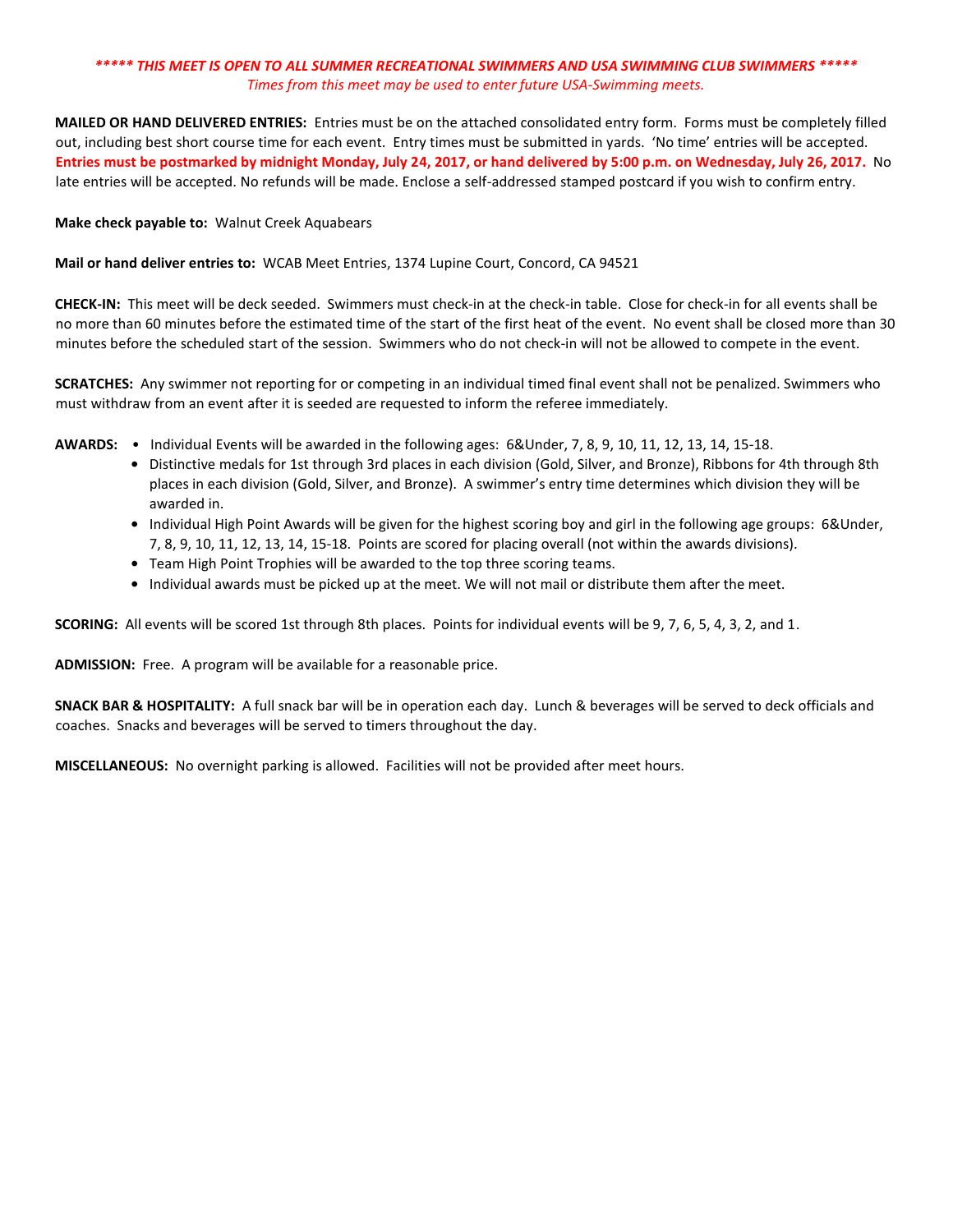## **EVENT SUMMARY**

| 15&Ov          | $13 - 14$       | $11 - 12$       | $9 - 10$        | 8&Un      |  |
|----------------|-----------------|-----------------|-----------------|-----------|--|
| 100 Free       | 100 Free        | 100 Free        | 100 Free        | 50 Free   |  |
| 100 I.M.       | 100 I.M.        | 100 I.M.        | 100 I.M.        | 100 I.M.  |  |
| 200 Back       | 200 Back        | 200 Back        | <b>100 Flv</b>  | 25 Fly    |  |
| <b>100 Fly</b> | <b>100 Fly</b>  | 100 Fly         | 50 Back         | 50 Back   |  |
| 100 Breast     | 100 Breast      | 50 Back         | 100 Breast      | 25 Breast |  |
| 500 Free       | <b>500 Free</b> | 100 Breast      | <b>500 Free</b> |           |  |
|                |                 | <b>500 Free</b> |                 |           |  |

## **Saturday, August 5**

### **SCHEDULE OF EVENTS:**

## **Saturday, August 5**

 $\overline{\phantom{a}}$ 

| <b>Girls Event</b><br># | <b>Event Description</b> | <b>Boys Event</b><br># |
|-------------------------|--------------------------|------------------------|
| $\mathbf{1}$            | 15&Over 100 Free         | 2                      |
| 3                       | 13-14 100 Free           | 4                      |
| 5                       | 11-12 100 Free           | 6                      |
| 7                       | 9-10 100 Free            | 8                      |
| 9                       | 8&Under 50 Free          | 10                     |
| 11                      | 15&Over 100 I.M.         | 12                     |
| 13                      | 13-14 100 I.M.           | 14                     |
| 15                      | 11-12 100 I.M.           | 16                     |
| 17                      | 9-10 100 I.M.            | 18                     |
| 19                      | 8&Under 100 I.M.         | 20                     |
| 21                      | 15&Over 200 Back         | 22                     |
| 23                      | 13-14 200 Back           | 24                     |
| 25                      | 11-12 200 Back           | 26                     |
| 27                      | 15&Over 100 Fly          | 28                     |
| 29                      | 13-14 100 Fly            | 30                     |
| 31                      | 11-12 100 Fly            | 32                     |
| 33                      | 9-10 100 Fly             | 34                     |
| 35                      | 8&under 25 Fly           | 36                     |
| 37                      | 11-12 50 Back            | 38                     |
| 39                      | 9-10 50 Back             | 40                     |
| 41                      | 8&Under 50 Back          | 42                     |
| 43                      | 15&Over 100 Breast       | 44                     |
| 45                      | 13-14 100 Breast         | 46                     |
| 47                      | 11-12 100 Breast         | 48                     |
| 49                      | 9-10 100 Breast          | 50                     |
| 51                      | 8&Under 25 Breast        | 52                     |
|                         | 15&Over 500 Free*        |                        |
|                         | 13-14 500 Free*          |                        |
| 53                      | 11-12 500 Free*          | 54                     |
|                         | 9-10 500 Free*           |                        |

| Sunday, August 6 |            |               |           |           |  |  |  |  |
|------------------|------------|---------------|-----------|-----------|--|--|--|--|
| 15&Ov            | 13-14      | 11-12         | $9 - 10$  | 8&Un      |  |  |  |  |
| 200 Free         | 200 Free   | 200 Free      | 200 Free  | 100 Free  |  |  |  |  |
| 200 I.M.         | 200 I.M.   | 200 I.M.      | 200 I.M.  | 25 Free   |  |  |  |  |
| 200 Fly          | 200 Fly    | 200 Fly       | 50 Breast | 50 Breast |  |  |  |  |
| 100 Back         | 100 Back   | 50 Breast     | 100 Back  | 25 Back   |  |  |  |  |
| 200 Breast       | 200 Breast | 100 Back      | 50 Fly    | 50 Fly    |  |  |  |  |
| 50 Free          | 50 Free    | 200 Breast    | 50 Free   |           |  |  |  |  |
|                  |            | <b>50 Fly</b> |           |           |  |  |  |  |
|                  |            | 50 Free       |           |           |  |  |  |  |

## **Sunday, August 6**

| <b>Girls Event</b> |                          |                        |  |  |  |  |  |
|--------------------|--------------------------|------------------------|--|--|--|--|--|
| #                  | <b>Event Description</b> | <b>Boys Event</b><br># |  |  |  |  |  |
|                    |                          |                        |  |  |  |  |  |
| 55                 | 15&Over 200 Free         | 56                     |  |  |  |  |  |
| 57                 | 13-14 200 Free           | 58                     |  |  |  |  |  |
| 59                 | 11-12 200 Free           | 60                     |  |  |  |  |  |
| 61                 | 9-10 200 Free            | 62                     |  |  |  |  |  |
| 63                 | 8&Under 100 Free         | 64                     |  |  |  |  |  |
| 65                 | 15&Over 200 I.M.         | 66                     |  |  |  |  |  |
| 67                 | 13-14 200 I.M.           | 68                     |  |  |  |  |  |
| 69                 | 11-12 200 I.M.           | 70                     |  |  |  |  |  |
| 71                 | 9-10 200 I.M.            | 72                     |  |  |  |  |  |
| 73                 | 8&Under 25 Free          | 74                     |  |  |  |  |  |
| 75                 | 15&Over 200 Fly          | 76                     |  |  |  |  |  |
| 77                 | 13-14 200 Fly            | 78                     |  |  |  |  |  |
| 79                 | 11-12 200 Fly            | 80                     |  |  |  |  |  |
| 81                 | 9-10 50 Breast           | 82                     |  |  |  |  |  |
| 83                 | 8&Under 50 Breast        | 84                     |  |  |  |  |  |
| 85                 | 11-12 50 Breast          | 86                     |  |  |  |  |  |
| 87                 | 15&Over 100 Back         | 88                     |  |  |  |  |  |
| 89                 | 13-14 100 Back           | 90                     |  |  |  |  |  |
| 91                 | 11-12 100 Back           | 92                     |  |  |  |  |  |
| 93                 | 9-10 100 Back            | 94                     |  |  |  |  |  |
| 95                 | 8&Under 25 Back          | 96                     |  |  |  |  |  |
| 97                 | 15&Over 200 Breast       | 98                     |  |  |  |  |  |
| 99                 | 13-14 200 Breast         | 100                    |  |  |  |  |  |
| 101                | 11-12 200 Breast         | 102                    |  |  |  |  |  |
| 103                | 9-10 50 Fly              | 104                    |  |  |  |  |  |
| 105                | 8&under 50 Fly           | 106                    |  |  |  |  |  |
| 107                | 11-12 50 Fly             | 108                    |  |  |  |  |  |
| 109                | 15&Over 50 Free          | 110                    |  |  |  |  |  |
| 111                | 13-14 50 Free            | 112                    |  |  |  |  |  |
| 113                | 11-12 50 Free            | 114                    |  |  |  |  |  |
| 115                | 9-10 50 Free             | 116                    |  |  |  |  |  |